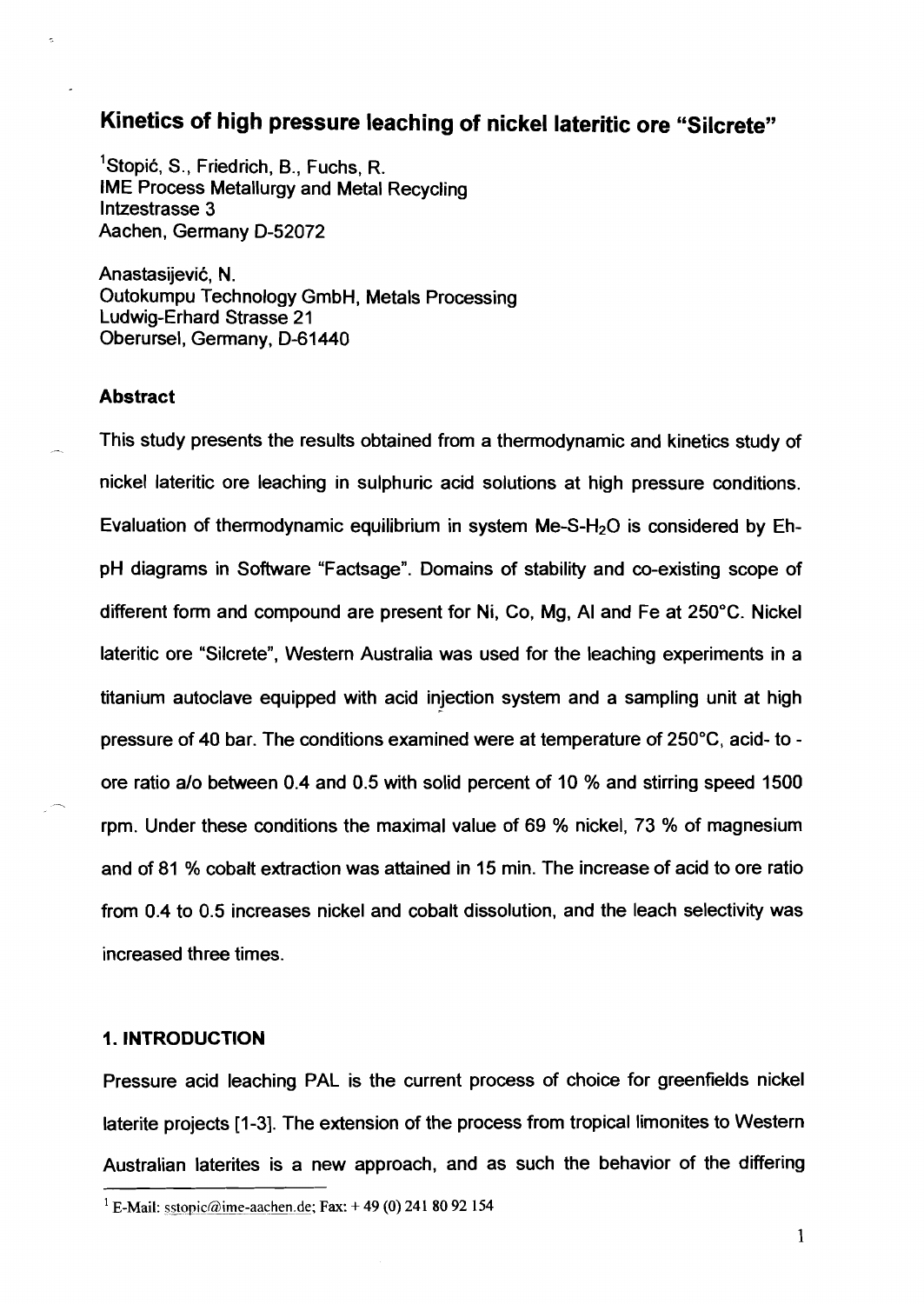minerals in tropical and arid laterites during leaching is widely examined. The fundamentals of PAL of iron oxides were examined by Tindall and Muir **[4],** using synthetic goethite as a model ore. It was found that goethite transforms to hematite by a dissolution and re-precipitation mechanism. The leaching rate was depend on the acid concentration, the slurry oxidation potential, and the type of cations in the solution. It is also confirmed that nontronite reacted more readily than iron oxides.

Rubisov and Papangelakis [5] have developed a comprehensive model estimating and including the kinetics of Co, Fe, Al, Mn and Ni dissolution in the temperature range from 230°C to 270°C. The resulting model is capable of predicting the Ni extraction and the concentration of major impurities during autoclave operation for a wide variety of process conditions and feed compositions. It was implemented in a simulation.

The future trend for nickel production is expected to involve the processing of laterites, which account for about 70 % of the world's resources, by means of efficient PAL and SX-EW facilities **[6-81.** 

The aim of this paper is to investigate the behavior for nickel laterite from deposits in Silcrete, Western Australia with the use of sulfuric acid in an autoclave at temperature at 250°C, which is one of the optimal parameter for this leach process. During a thermodynamic and kinetics analysis should be investigated a selectivity of the leaching process.

#### **2. THERMODYNAMICAL ANALYSIS**

The dominant leaching oxidation reactions with sulphuric acid can be further identified from the corresponding E-pH diagrams (Fig. 1.a-1.e). Especially the dissolution of Ni, Co and Mg from nickel lateritic ore is desirable.

 $\overline{2}$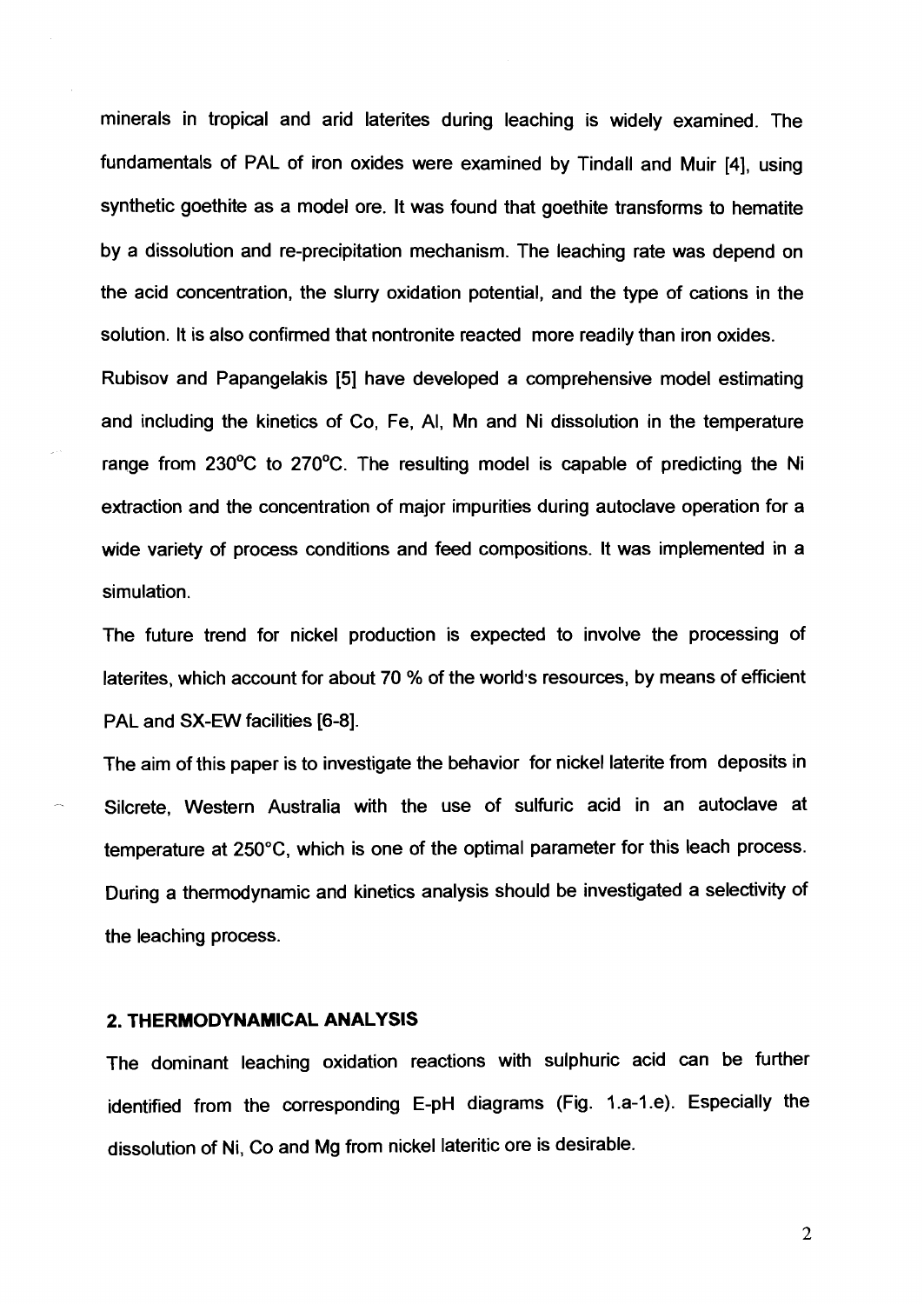Fig. 1.a. E-pH diagram of an nickel/acid leaching system with the molar ratio 0.67>(S/S+Ni)<1 at 250°C

In sulphuric acid medium with the molar ratio  $0.67 \times (S/S+Ni) \times 1$  at 250°C the area of ions  $Ni<sup>2+</sup>$  are typical when the values of oxidizing potential amount E= 0.25 and 1.0 V with pH values between **0** and 0.25. Nickel sulphide is stable in medium in wide range of pH.

For diagram Co-S-H-O (Fig. 1.b) more wide domain of existence is typical for ions of  $Co<sup>2+</sup>$  up to pH= 1. In the presence of sulphur the sulphide area appears. Elemental cobalt has a large domain of existence in water solution, but in the presence of sulphur this domain essentially decreases. Some sizes of areas belong to cobalt oxide compounds, especially when pH>1, although oxides and hydroxides of nickel and cobalt are not stable in the acid area. In case of  $Co<sub>3</sub>S<sub>4</sub>$  presence, its oxidizing misses the stage of monosulphide generation.

In acid medium big areas of ions  $Mg^{2+}$  are typical (Fig. 1.c)

- Fig. 1.b. E-pH diagram of an cobalt/acid leaching system with the molar ratio 0.67>(S/S+Co)<1 at 250°C
- Fig. 1.c. E-pH diagram of an magnesium/acid leaching system with the molar ratio 0.67>(S/S+Mg)<1 at 250°C

Fig. 1.d. shows the zone of stability for FeS,  $FeS<sub>2</sub>$  and Fe. The domains occupied by iron oxides, especially  $Fe<sub>2</sub>O<sub>3</sub>$ , are very representative. The area of ions  $Fe<sup>2+</sup>$  are typical when the values of oxidizing potential amount E= -0.4 and 0 V with pH values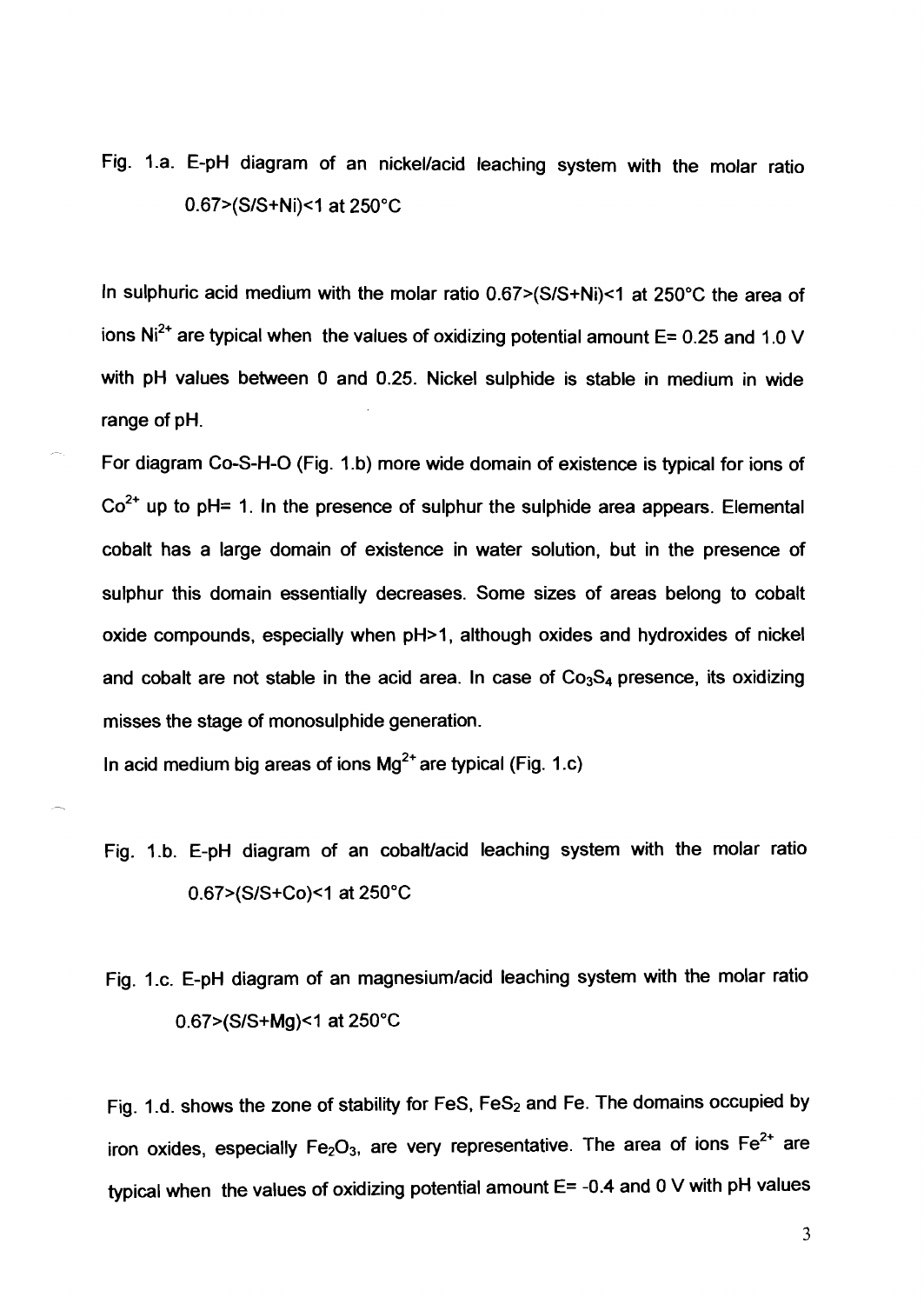below 0.6. For  $FeS<sub>2</sub>$  the probability of elemental sulphur generation exists ion only when pH<0 and moderate temperature. With a high value of pH a generation of ion  $SO_4^2$  is probable.

Fig. 1.d. E-pH diagram of an iron/acid leaching system with the molar ratio 0.67>(S/S+Fe)<1 at 250°C

Fig. 1 .e. shows the Zone of stability for aluminium compounds. Hydrogen sulphide is typical for areas with low oxidizing potential. The area of ions  $Al^{3+}$  are not present.

Fig. 1.e. E-pH diagram of an aluminium/acid leaching system with the molar ratio 0.67>(S/S+Al)<1 at 250°C

#### **3. EXPERIMENTAL**

**3.1. Material** 

The ore composition used in this experiment can be seen from the Table 1.

Table 1: Ore sample composition

The particle size distribution are showed on Figure 2.

Figure 2: Particle size distribution in Silcrete ore after a sieving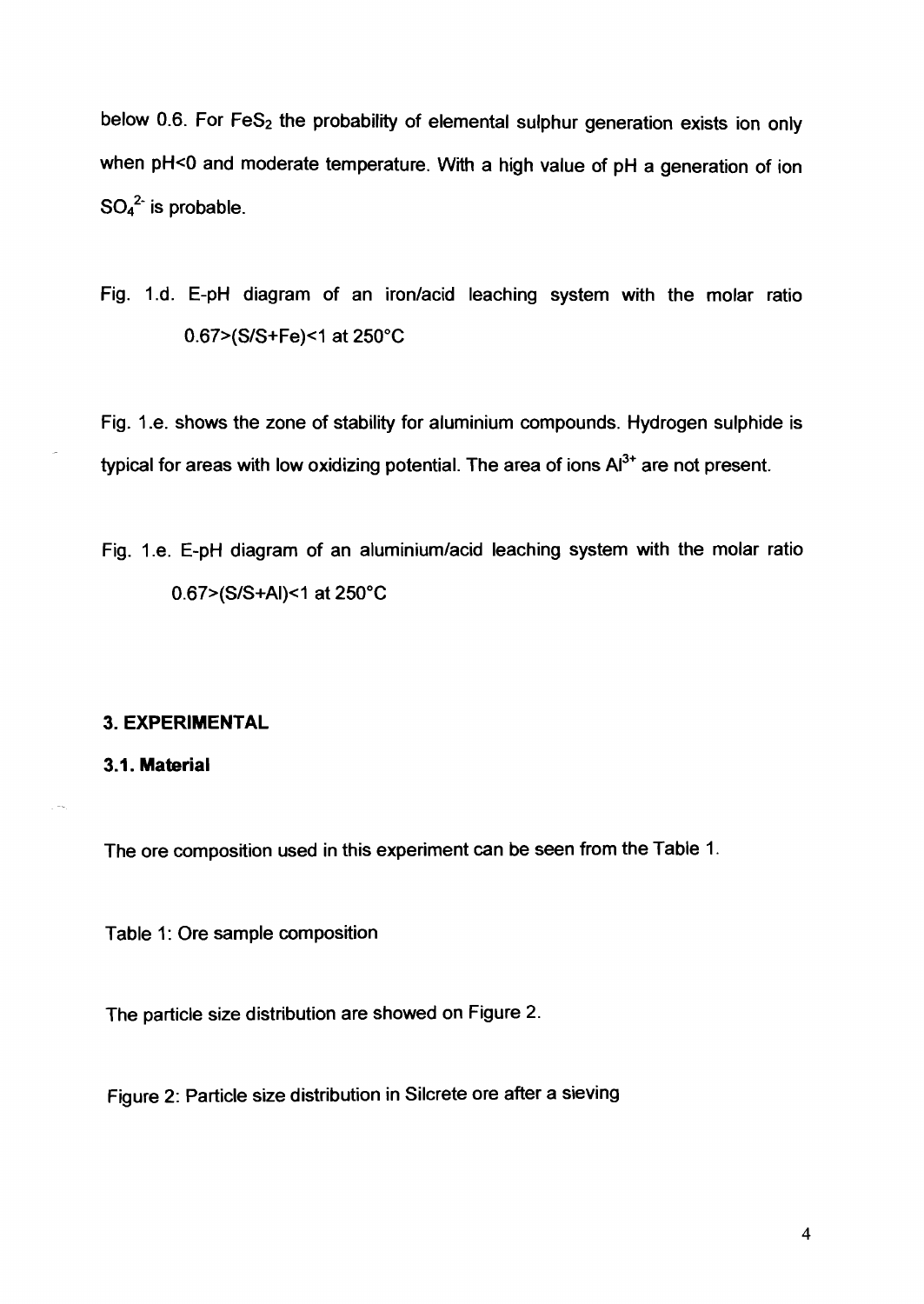The measured density of laterite suspension by "Helos Sympatec" Software amounts 2.71 g/cm<sup>3</sup>.

# **3.2. Equipment**

Under high pressure leaching conditions tests were performed in a 2 dm<sup>3</sup> autoclave. manufactured by the Autoclave Engineers, USA, which is part of a 3 reactor system from 1- 50 dm<sup>3</sup> at IME, RWTH University, Aachen. The working procedure is described in detail in Reference **[9,** 101. After the end of experiments, solutions aliquots were filtered und analysed in order to determine Ni, Co, Mg, Al, and Fe by ICP spectrophotometry.

The experiments were done at 250°C in time up to 15 min with 10 % solid and one higher stirring speed of 1500 rpm. Corresponding to 250°C the equilibrium vapour pressure amounted 40 bar. The acid- to- ore ratio alo was amounted between 0.40 and  $0.50$  g  $H<sub>2</sub>SO<sub>4</sub>$  per g ore.

# **3.3. Results and Discussion**

15 min leaching tests was performed for "Silcrete" ore, Australia at 10 % solid in acid to ore range 0.4 and 0.5 with a stirring speed of 1500 rpm (Figure 3). The influence of stirring speed is previous explained [11]. 57 % Ni and 68 % Co extraction is attained in 15 min at 250°C, 10 % solids and 0.40 alo ratio (Fig. 6). The change from 0.40 to 0.50 a/o ratio increased extraction of nickel up to 68 % and Co to 81 % under same conditions.

Fig. 3. Metal dissolution kinetics from "Silcrete" (10% solid, a/o=0.4, v= 1500 rpm)

Fig. 4. Metal dissolution kinetics from "Silcrete" (10% solid, a/o=0.5, v= 1500 rpm)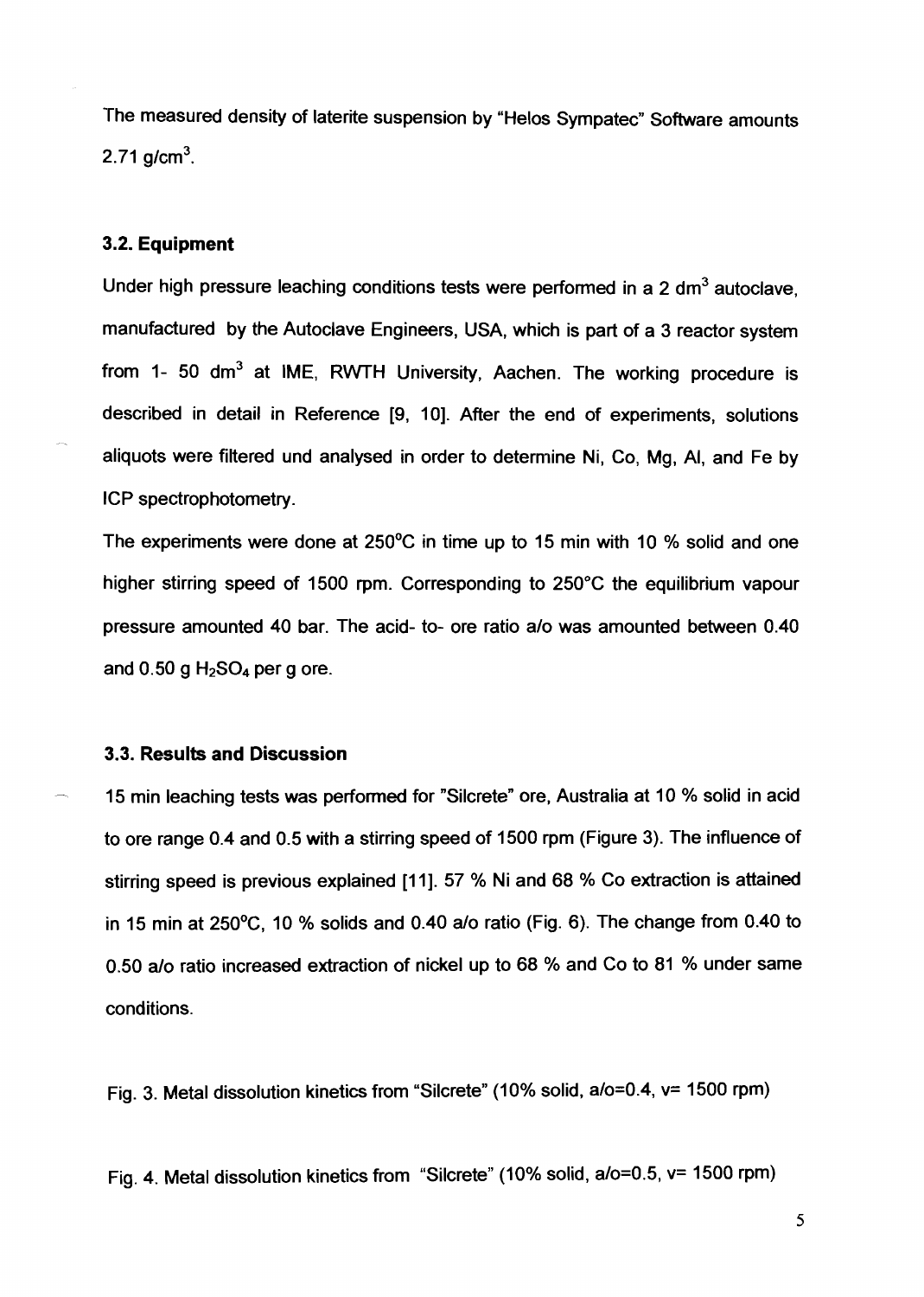The increase of a/o ratio from 0.4 to 0.5 increases nickel and cobalt extraction at 250°C (Fig.4). This change of a/o ratio increases the leach selectivity (%Ni + % Co)/( (%Fe  $+$  % AI) almost three times (Fig. 5). It was difficult to measure the rates of iron dissolution and precipitation separately because of the simultaneous occurrence of two reaction. lron precipitation kinetics was recovered by subtracting the measured concentration of Fe in solution from the theoretical amount of Fe dissolved. As mentioned by Rubisov and Papangelakis [6] an iron precipitation as hematite has proceeded through the fomation of basic ferric sulphate. The latter quickly converts to hematite. At higher acidities  $(0.5 \text{ and } 0.75 \text{ mol/L})$  more than 90 % of AI dissolves fast within 2.5 min, making it is impossible to establish the dissolution kinetics. After this Al dissolution follows his precipitation of to the alunite .

Fig. 5. Leaching selectivity (10% solid,  $T=250^{\circ}$ C, t=15 min, v= 1500 rpm)

-

After the leaching test and sampling at 250°C, 10 % solids, and a/o ratio of 0.4 the solids were very quickly washed, filtered and prepared for DTA and TGA analysis  $(Fig. 6)$ .

Fig. 6. TGA and DTA analysis in argon for leach residue obtained by PAL of "Silcrete" under following conditions:  $T = 250^{\circ}$ C; a/o = 0.4; t = 15 min;

We are assumed that high pressure leaching ore ends up the solid product that contains SiO<sub>2</sub>, Fe<sub>2</sub>O<sub>3</sub> and (H<sub>3</sub>O<sup>+</sup>, Na<sup>+</sup>)Al<sub>3</sub>(SO<sub>4</sub>)<sub>2</sub>(OH)<sub>6</sub>. TGA showed that the mass loss obtained at 250°C amounts 7.27% at 290°C and 12.82 % at 620°C. DTA analysis shows the presence of 2 peaks (at 109.3 % and 290°C). The first peak at 109.3"C corresponds the evaporation of water. The second peak indicates the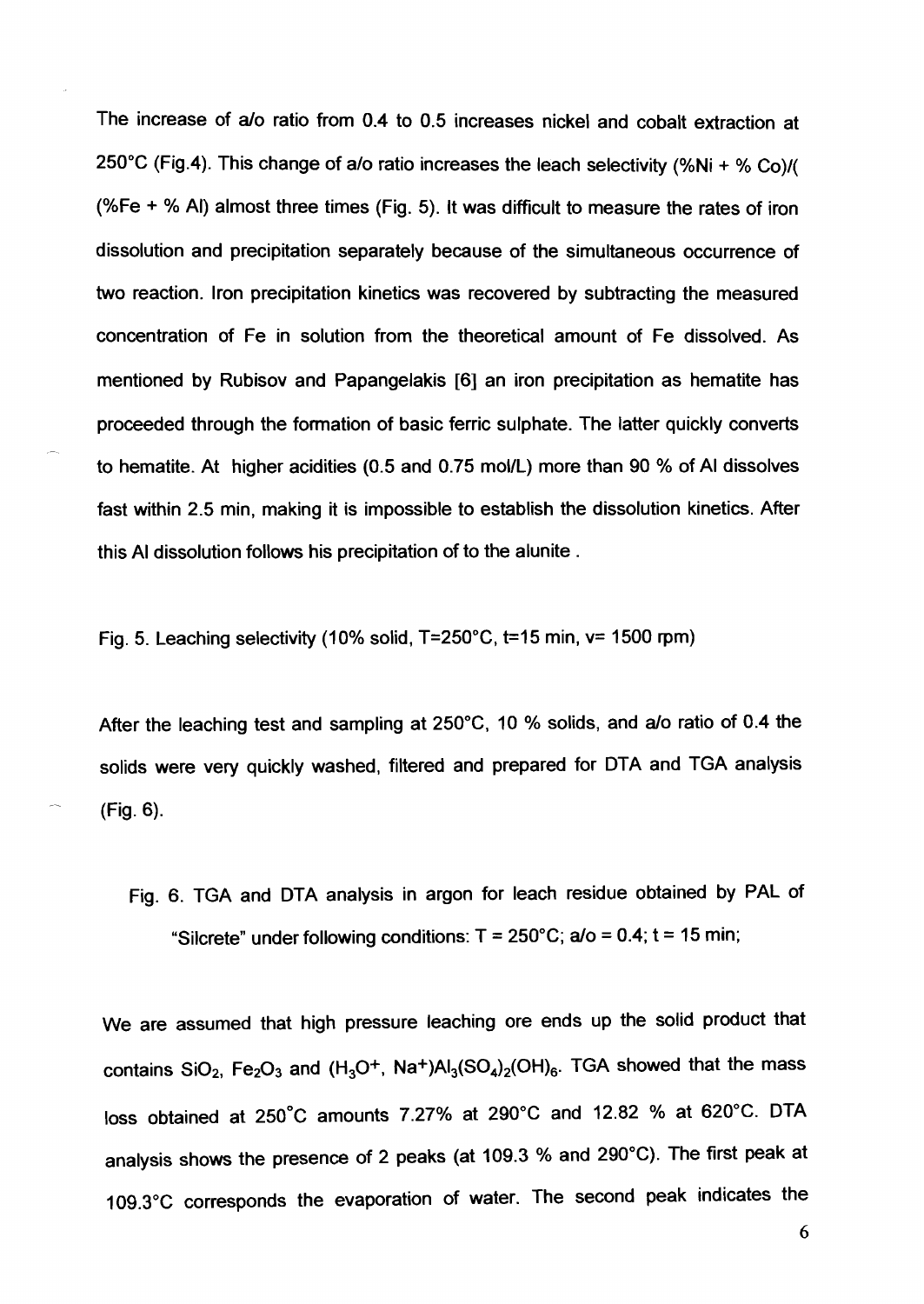possible beginning of decomposition of alunite, formed during leaching with sulphuric acid.

# **4. CONCLUSION**

Thermodynamic analysis shows that in sulphuric acid medium with the molar ratio  $0.67$  > (S/S+Ni) < 1 at 250°C the area of ions  $Ni<sup>2+</sup>$  are typical for the values of oxidizing potential of E= 0.25 and 1.0 V with pH values between 0 and 0.25. The domains for  $Co<sup>2+</sup>$  and Mg<sup>2+</sup> are broader than ones of nickel and present at pH values up to 1. Domains of  $Fe<sup>3+</sup>$  are present for the values of oxidizing potential between E= -0.4 and 1.0 V and with pH values up to 0.6. The presence of  $Al^{3+}$  is not found.

It was shown that Silcrete ore react readily during high pressure sulphuric acid leaching under following conditions:  $T = 250^{\circ}$ C; t=15 min, v=1500 rpm: a/o = 0.4 and 0.5. Under these conditions the highest nickel extraction amounted 68 % in 15 min, but the cobalt had a higher value of 81 %. An increasing an acid to ore ratio in the autoclave increases the rate of nickel and cobalt extraction at 250°C. Leaching selectivity (%Ni + % Co)/( (%Fe + % Al) increases almost three when the a/o ratio changes from  $0.4$  to  $0.5$ .

#### **5. ACKNOWLEDGMENTS**

We would like to thank the Alexander von Humboldt Foundation for its research fellowships for Dr. Srećko Stopić allowing a 15 month stay at IME Process Metallurgy and Metal Recycling, RWTH Aachen, where these experiments were done.

# **6. REFERENCES**

1. Whittington, B.I., Muir, D, 2000. Pressure acid leaching of nickel latentes: a review. Min.Pro.Ext.Met.Rev. 21,527-600.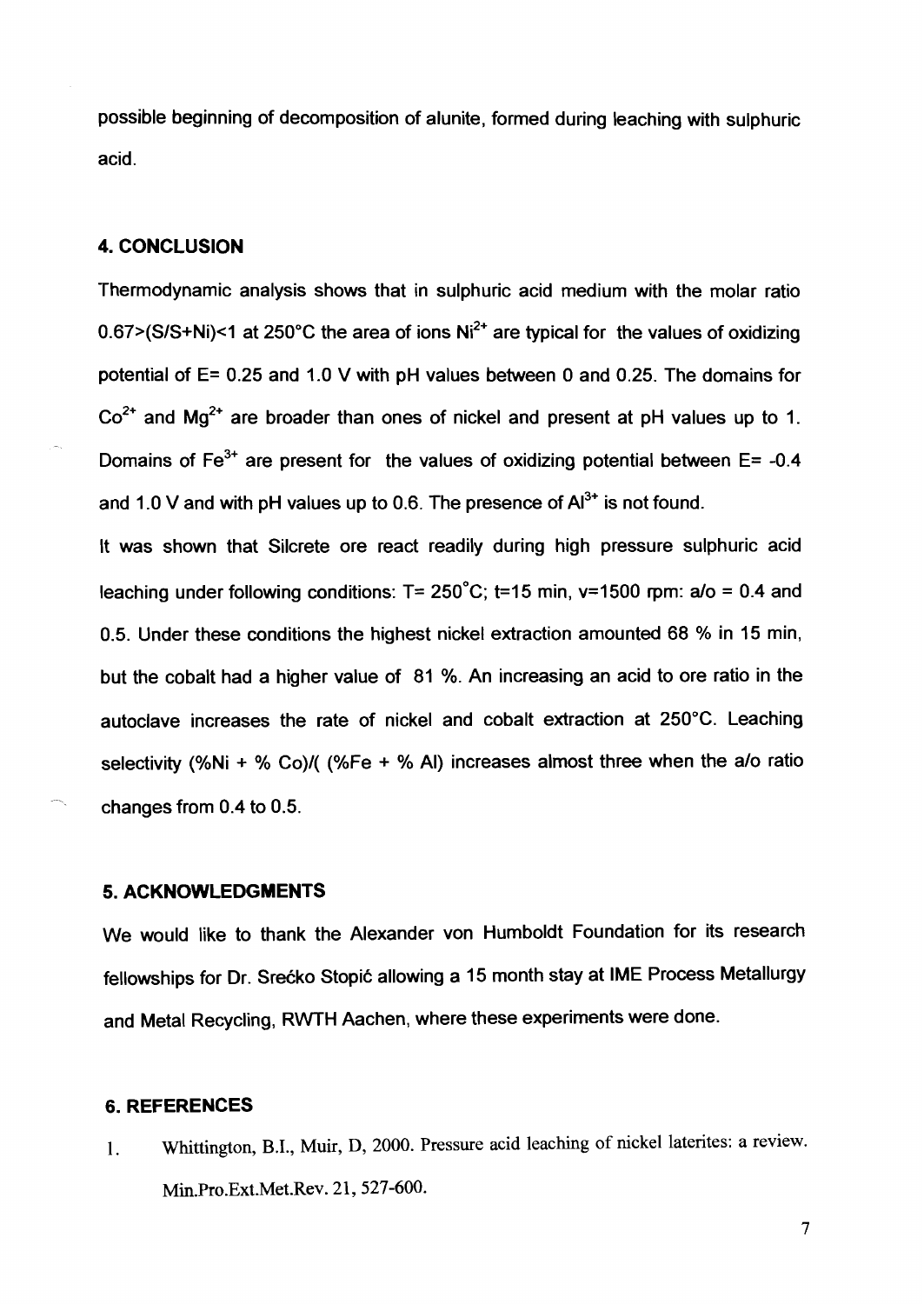- $2.$ Bergman, R.A., 2003. Nickel production fiom low-iron laterite ores: Process description. CIM Bulletin 96 (1072), 127-138.
- Moskalyk, R.R, A.M. Alfmtazi, A.M., 2002. Nickel latente processing md  $3<sub>1</sub>$ electrowinning practice. Minerals Engineering 15,593-605.
- $\overline{4}$ . Tindall, G.P, Muir, D.M., 1998. Effect of  $E_h$  on the rate and mechanism of the transformation of goethite into hematite in a **high** temperature acid leach process. Hydrometallurgy 47,377-38 1.
- 5. Rubisov, D.H, Papangelakis, V.G., 2000. Sulphuric acid pressure leaching of latentesa comprehensive model of a continuous autoclave. Hydrometallurgy 58, 89-101.
- 6. Georgiou, D., Papangelakis, V.G., 1998. Sulphuric acid pressure leaching of limonite laterite: chemistry and kinetics. Hydrometallurgy 49, 23-46.
- 7. Cheng, C.J., Urbani, M., 2003. Purification of latente leach solutions by direct solvent extraction. Volume 3: Aqueous and Electrochemical Processing, Kongoli, F., Itagaki, K., Yamauchi, C., Sohn, H.Y. (Eds.), The Minerals, Metals, & Materials Society, San Diego, 251-265.
- Arroyo, J.C., Gillaspie, J.D., Neudorf, D.A., Weenink., E.M., 2002. Method for 8. leaching nickeliferous laterite. United States Patent, No. 6.379.636
- Stopić, S., Friedrich, B., Anastasijević, N., 2003. Kinetics of high pressure leaching of 9. the Serbian nicke1 latentic ore. Volurne 1: Copper and Nickel, Dietrich, W. (Ed.), GDMB, Hanover, 189-204.
- Havlik, T., Friedrich, B., Stopić, S., 2004. Pressure Leaching of EAF dust with 10. sulphuric acid. Erzmetall 57 (2), 83-90.
- Stopić, S., 2003. High pressure leaching of lateritic ore. Humboldt Kosmos 84, 34. 11.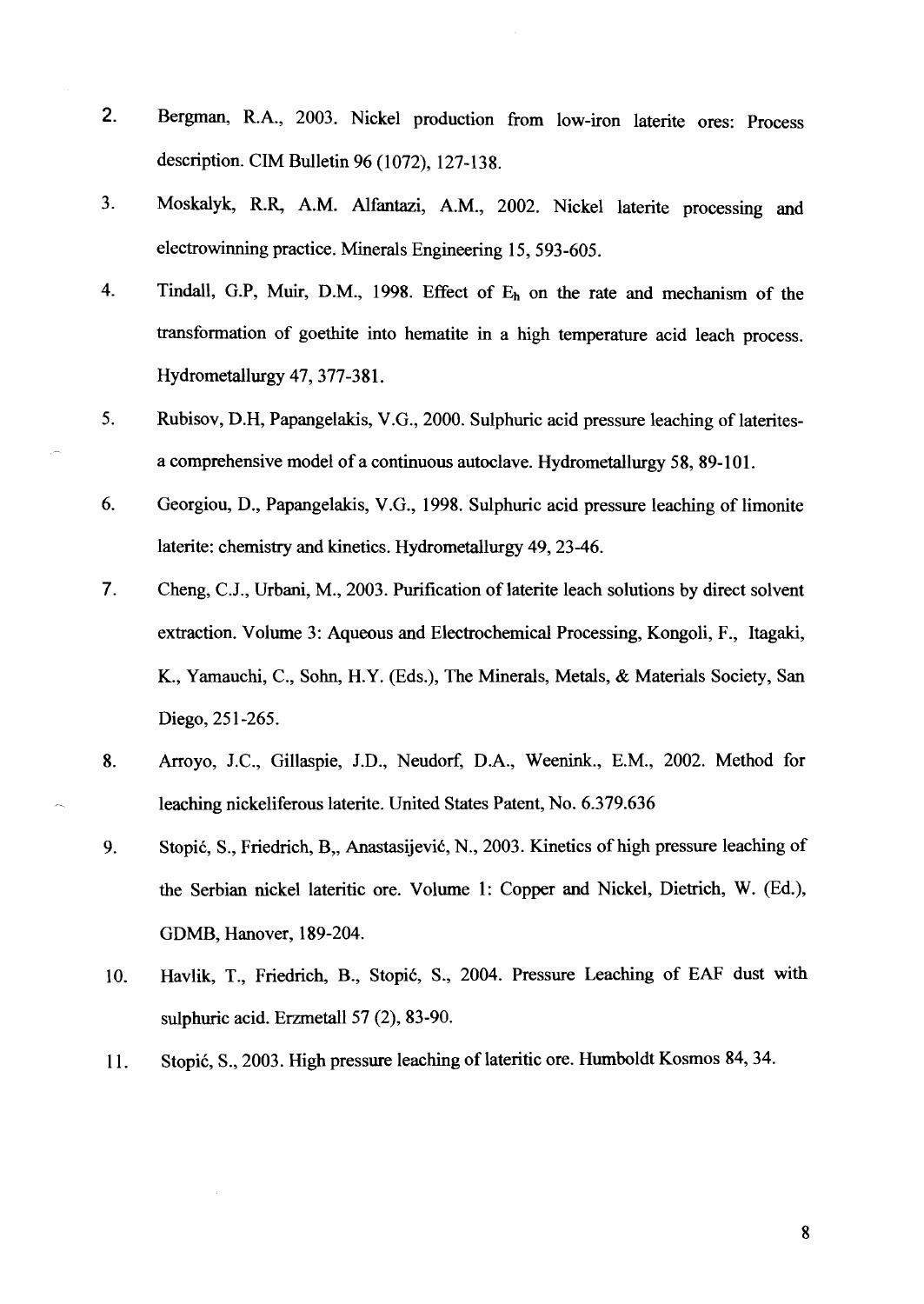# **Tables**

Table 1: Ore sample composition

| Content   Si   Fe   Al   Cr   Ni   Co   Na   K   Mg |  |  |  |                                                   | . Mn |
|-----------------------------------------------------|--|--|--|---------------------------------------------------|------|
| ℅                                                   |  |  |  | $17.4$ 26.4 4.16 0.67 0.78 0.05 0.4 0.05 1.7 0.25 |      |

Figure captions:

Fig. 1.a. Eh-pH diagram of an nickel/acid leaching system with the molar ratio 0.67>(S/S+Ni)<1 at 250°C

Fig. 1.b. Eh-pH diagram of an cobalt/acid leaching system with the molar ratio 0.67>(S/S+Co)<1 at 250°C

Fig. 1.c. Eh-pH diagram of an magnesium/acid leaching system with the molar ratio 0.67>(S/S+Mg)<1 at 250°C

Fig. 1.d. Eh-pH diagram of an iron/acid leaching system with the molar ratio 0.67>(S/S+Fe)<1 at 250°C

Fig. 1.e. Eh-pH diagram of an aluminiumlacid leaching system with the molar ratio 0.67>(S/S+Al)<1 at 250°C

Figure 2. Particle size distribution in Silcrete ore after a sieving

Fig. 3. Metal dissolution kinetics from "Silcrete" (10% solid,  $a/\infty$ =0.4,  $v$ = 1500 rpm)

Fig. 4. Metal dissolution kinetics from "Silcrete" (10% solid, a/o=0.5, v= 1500 rpm)

Fig. 5. Leaching selectivity (10% solid, T=250°C, t=15 min, v= 1500 rpm)

Fig. 6. TGA and DTA analysis in argon for leach residue obtained by PAL of Silcrete under following conditions:  $T = 250^{\circ}$ C; a/o = 0.4; t = 15 min;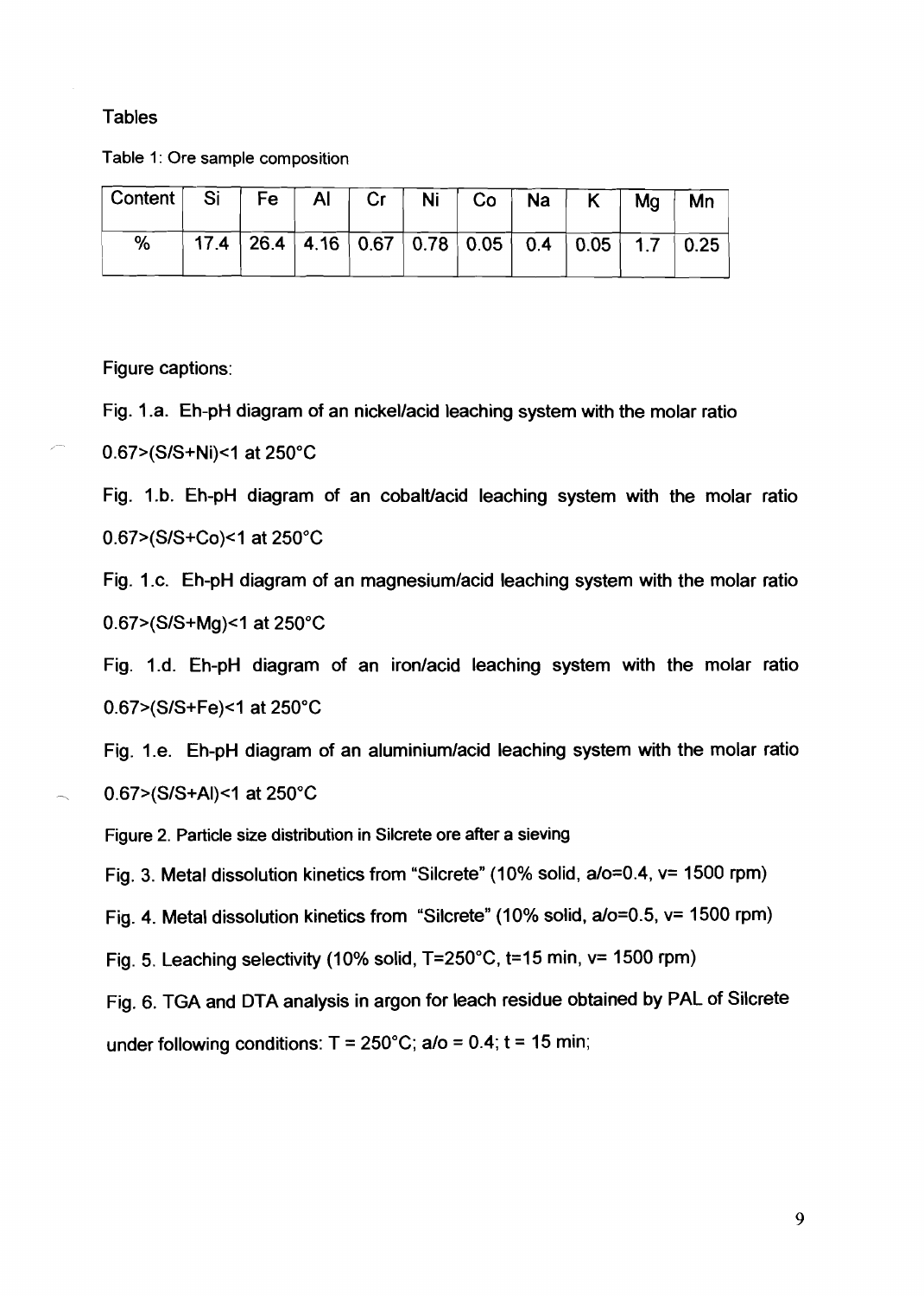







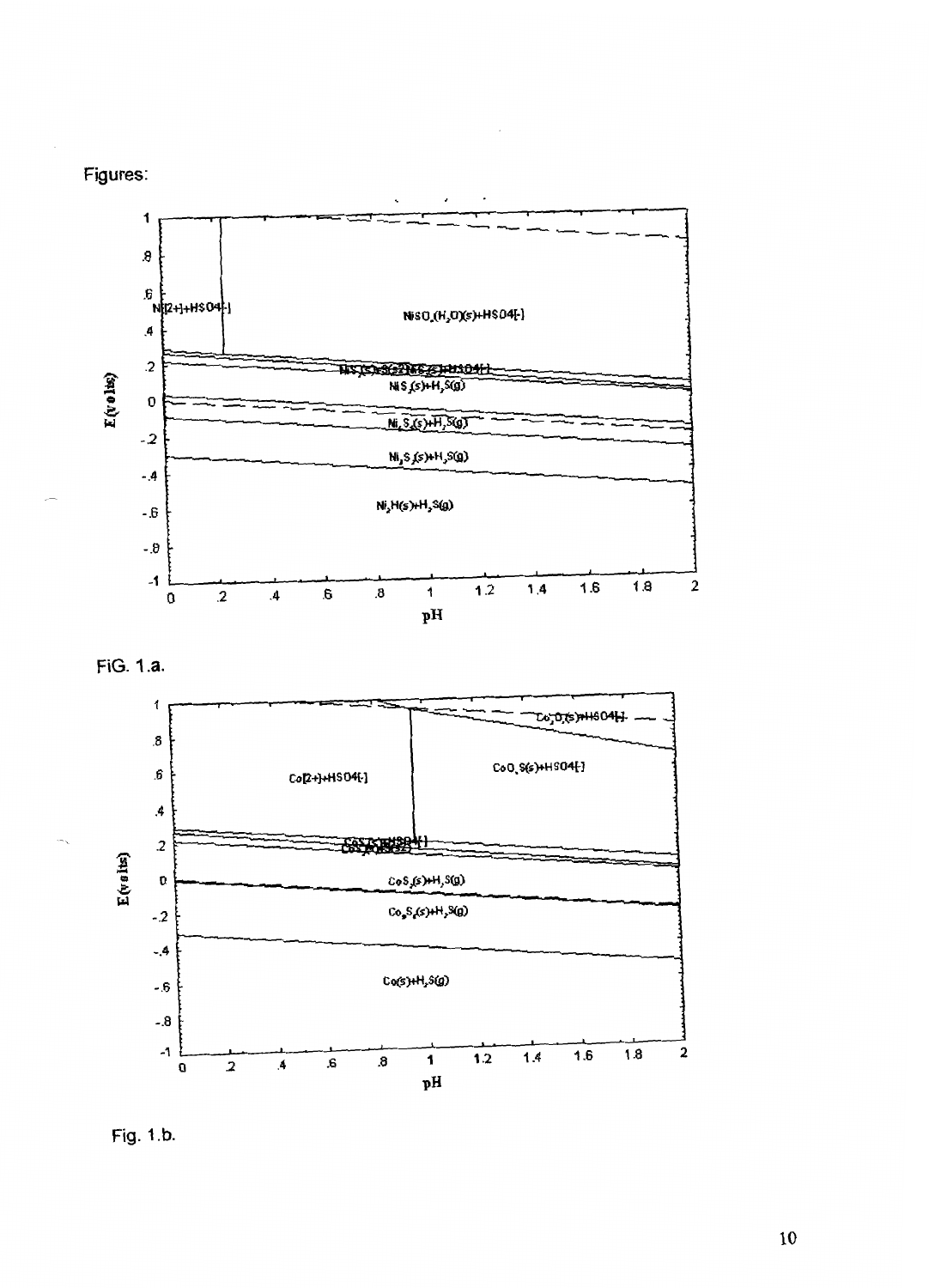

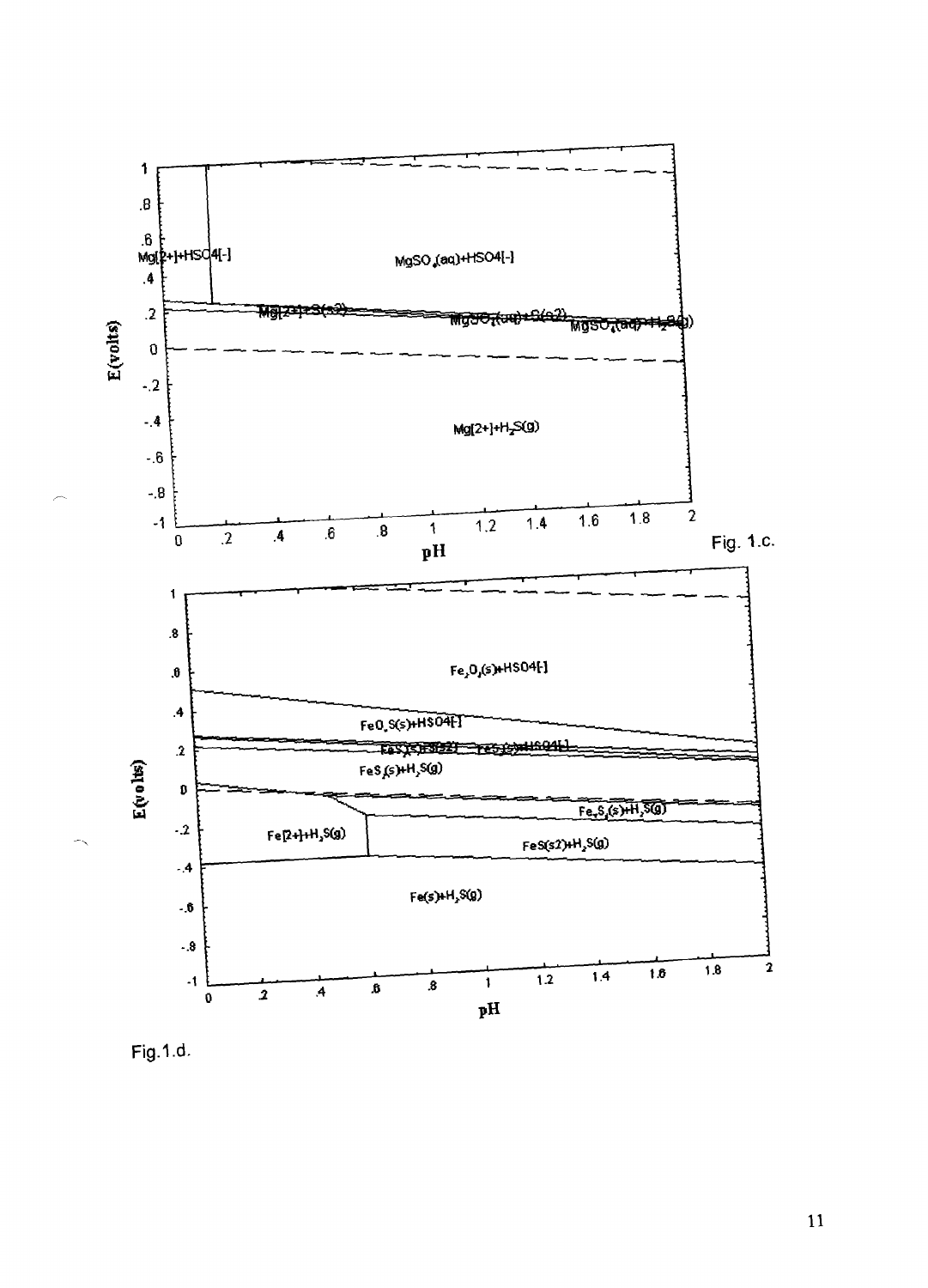

**Fig. 1 .e.** 



**Fig. 2.**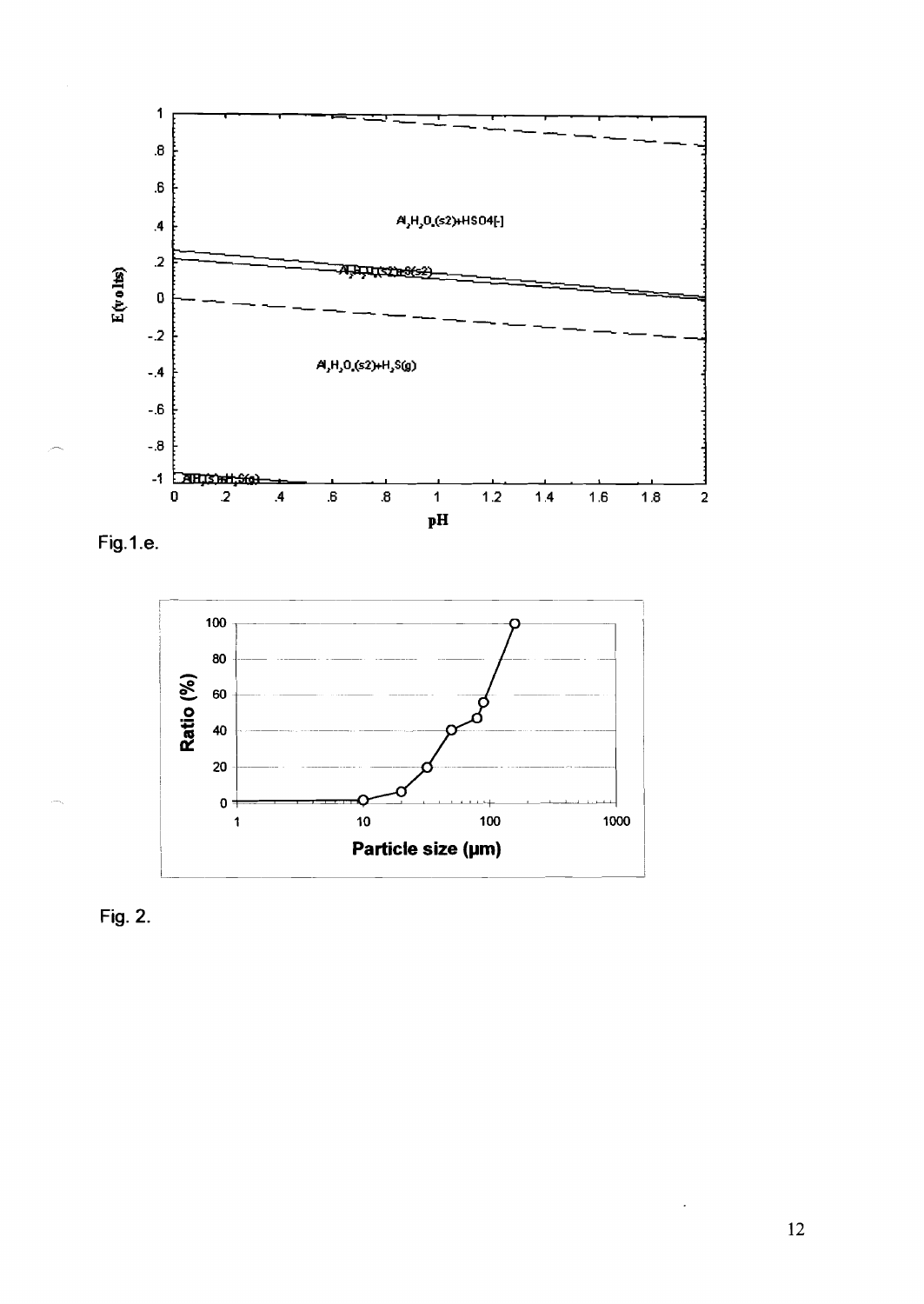